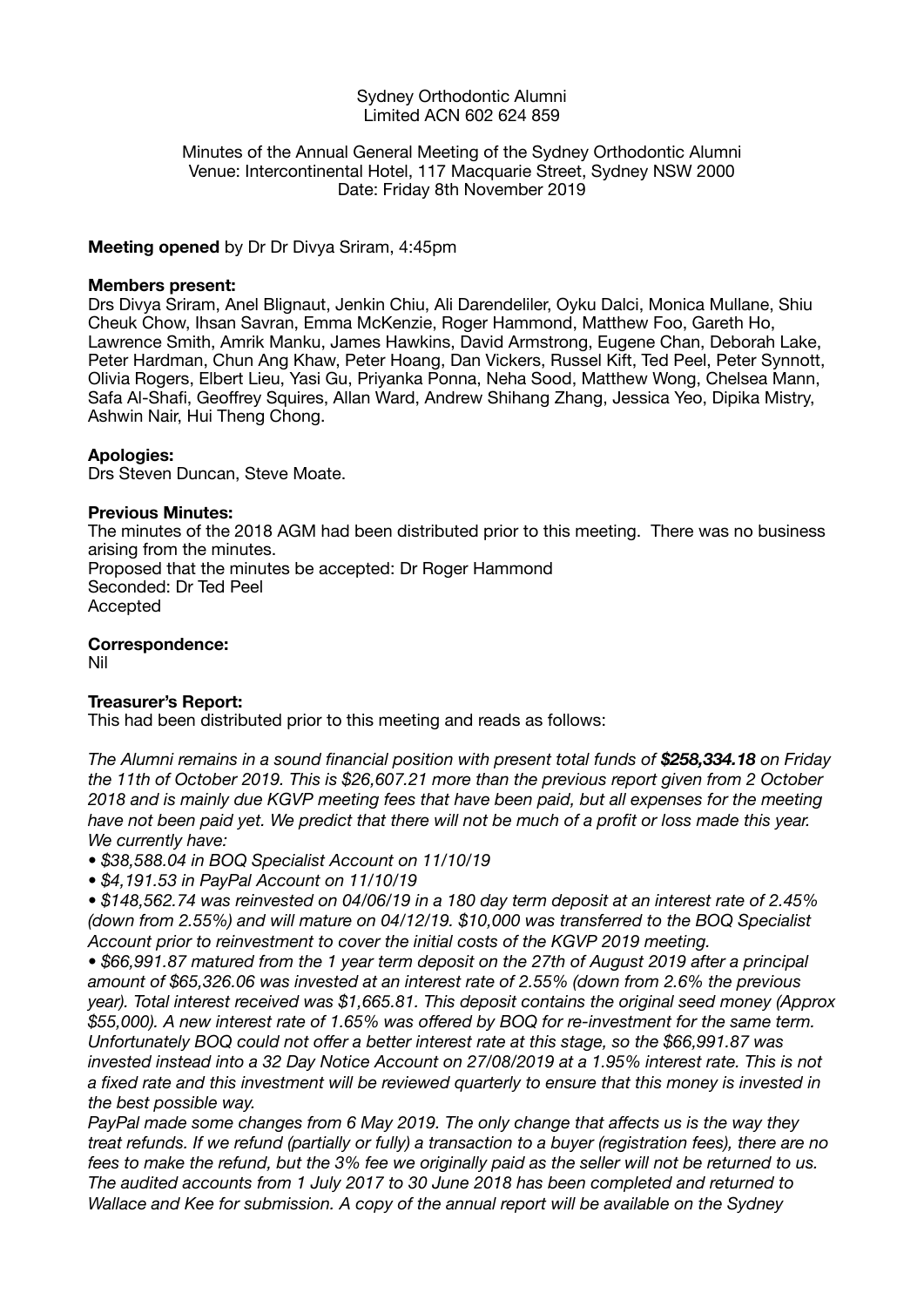*Orthodontic Alumni website http://www.sydneyorthodonticalumni.org.au/*

*The costs involved is about \$4,400 per year. Members present will be asked to support the reappointment of the SAO auditor for the next financial year, which is also the auditor used by the ASO NSW Inc.* 

*I would like to extend my gratitude to my fellow executive Dr Divya Sriram, Dr Jenkin Chiu and Prof Ali Darendeliler, as well as Dr Peter Synnott and Dr Allan Ward for their ongoing support. Prepared on 11 October 2019 by Anel Blignaut Hon treasurer* 

Proposed that the Treasurer's Report be accepted: Dr Allan Ward Seconded: Dr Ted Peel Accepted

## **Appointment of Auditor:**

It was the Executive Committee's decision to re-appoint Wallace and Kee as the auditor for SOA. Proposed that this be accepted: Dr Allan Ward Seconded: Dr Ted Peel Accepted

# **President's Report:**

This had been distributed prior to this meeting and reads as follows:

## *Dear Alumni*

*I would like to sincerely thank all members of the Alumni for their support. Another year has almost passed and I am pleased to report the Alumni remains in a strong financial position.* 

*We held a Back to Discipline Afternoon on Thursday 1st November 2018. This was hosted by Professor Ali Darendeliler, staff and students at The Sydney Dental Hospital. It was a great opportunity to see the new and updated Orthodontic Department. The afternoon saw very interesting presentations by the students, an update of the activity at the department and finished with a stimulating presentation on open bite correction. The day finished with celebratory drinks to congratulate the final years on completing their exams. It was a very enjoyable afternoon and an opportunity to meet with fellow Alumni members.* 

*This year has been a busy one as we prepare for the 2019 KGVP. Professor Nejat Erverdi will be* 

*the KGVP for 2019 and the KGVP Alumni Clinical Day has been scheduled for Friday 8th November. Professor Nejat Erverdi will be the 13th KGVP and we are looking forward to another successful clinical day.* 

*The Alumni is in a strong financial position and committed to continue its support for the Keith Godfrey Visiting Fellowship. The work of the past and present Alumni councils has been integral to establishing and maintaining this foundation. As a new committee we have been provided with a solid platform to continue with this.* 

*I would like to thank my committee, Anel Blignaut and Jenkin Chiu for their tireless efforts and hard work. As a 'young and green' committee we could not have done this without the help of our council members Peter Synnott and Allan Ward who have been a monument of support and guidance for us.* 

*I would like to acknowledge our full time members on Faculty, Professor Ali Darendeliler, Dr. Oyku Dalci and Dr. Alexandra Papadopoulou and thank them enormously for their support of the students and our Alumni.*

*On behalf of the Alumni we look forward to welcoming Dr. Morgan Wishney, Dr. Dipika Mistry, Dr. Chelsea Mann and Dr Jessica Yeo who will be commencing their exam week shortly. They have worked hard the last three years and will be a most welcome addition to our profession. We wish them all the very best for a bright future.* 

*In view of all the changes within the field of Dentistry and Orthodontics, now more than ever, the solidarity and strength of our Alumni is necessary for us to continue providing the best level of care.* 

*Wishing you all a Merry Christmas and a Happy New Year ahead. Divya Sriram*